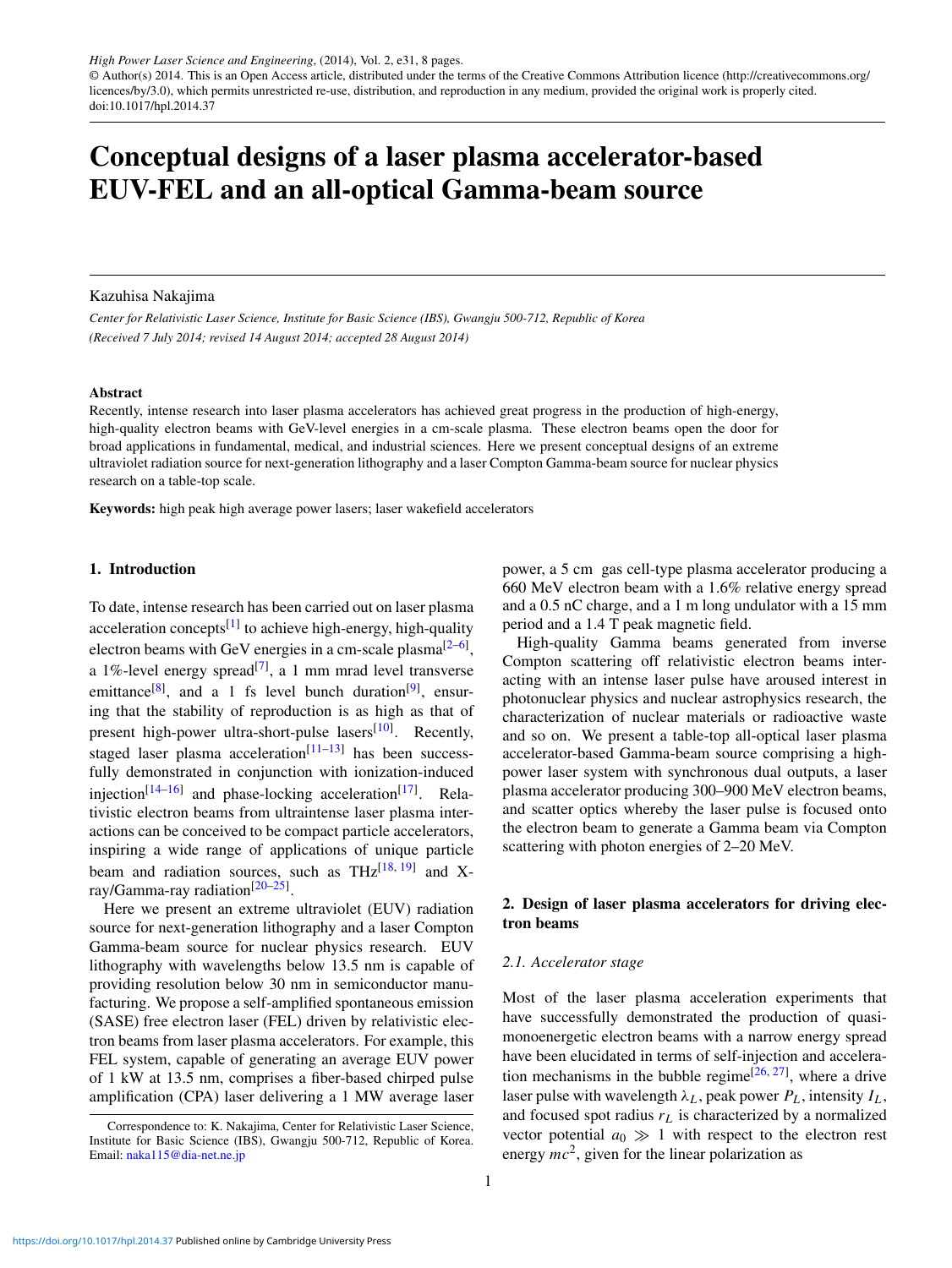$$
a_0 = \left(\frac{2e^2\lambda_L^2 I_L}{\pi m^2 c^5}\right)^{1/2}
$$
  
\n
$$
\approx 8.55 \times 10^{-10} \sqrt{I_L (W cm^{-2})} \lambda_L \text{ } (\mu \text{m})
$$
  
\n
$$
\approx 6.82 \sqrt{P_L (TW)} \frac{\lambda_L}{r_L}.
$$
 (1)

In these experiments, electrons are self-injected into a nonlinear wake, often referred to as a bubble, i.e., a cavity void of plasma electrons consisting of a spherical ion column surrounded by a narrow electron sheath, formed behind the laser pulse instead of a periodic plasma wave in the linear regime. The phenomenological theory of nonlinear wakefields in the bubble (blowout) regime $[26]$  describes the accelerating wakefield  $E_z(\xi)/E_0 \approx (1/2)k_p\xi$  in the bubble frame moving in a plasma with velocity  $v_B$ , i.e.,  $\xi = z - v_B t$ , where  $k_p = \omega_p/c = (4\pi r_e n_e)^{1/2}$  is the plasma wavenumber evaluated with a plasma frequency  $\omega_p$ , an unperturbed on-axis electron density  $n_e$  and the classical electron radius  $r_e = e^2/mc^2$ , and  $E_0 = mc\omega_p/e$ is the non-relativistic wave-breaking field, approximately given by  $E_0 \approx 96$  (GV m<sup>-1</sup>)( $n_e/10^{18}$  (cm<sup>-3</sup>))<sup>1/2</sup>. In the bubble regime for  $a_0 \ge 2$ , since an electron-evacuated cavity shape is determined by balancing the Lorentz force of the ion sphere exerted on the electron sheath with the ponderomotive force of the laser pulse, the bubble radius  $R_B$  is approximately given as  $k_p R_B \approx 2\sqrt{a_0}^{[27]}$ . Thus, the maximum accelerating field is given by  $E_{z0}/E_0 =$  $(1/2)\alpha k_p R_B$ , where  $\alpha$  represents a factor taking into account the difference between the theoretical estimation and the accelerating field reduction due to the beam loading effects.

Here we consider the self-guided case, where a drive laser pulse propagates in a homogeneous density plasma. The equations of longitudinal motion of an electron with normalized energy  $\gamma = E_b/mc^2$  and longitudinal velocity  $\beta_z = v_z/c$  are written approximately as<sup>[28]</sup>

$$
\frac{d\gamma}{dz} = \frac{1}{2}\alpha k_p^2 R_B \left(1 - \frac{\xi}{R_B}\right),
$$
  
\n
$$
\frac{d\xi}{dz} = 1 - \frac{\beta_B}{\beta_z} \approx 1 - \beta_B \approx \frac{3}{2\gamma_g^2},
$$
\n(2)

where  $\xi = z - v_B t$  ( $0 \le \xi \le R_B$ ) is the longitudinal coordinate of the bubble frame moving at a velocity of  $v_B =$  $c\beta_B \approx v_g - v_{\text{etch}}$ , taking into account diffraction at the laser pulse front that etches back at a velocity  $v_{\text{etch}} \sim ck_p^2/k^{2[27]}$ with laser wavenumber *k*, and  $\gamma_g = (1 - \beta_g^2)^{-1/2} \approx k/k_p \gg$ 1 is assumed. Integrating Equations  $(2)$ , the energy and phase of the electron can be calculated as<sup>[28]</sup>

$$
\gamma(z) = \gamma_0 + \frac{1}{3} \alpha \gamma_g^2 k_p^2 R_B \xi(z) \left( 1 - \frac{1}{2} \frac{\xi(z)}{R_B} \right),
$$
  

$$
\xi(z) = \frac{3}{2} \frac{z}{\gamma_g^2},
$$
 (3)

where  $\gamma_0 = \gamma(0)$  is the injection energy. Hence, the maximum energy gain is obtained at  $\xi = R_B$  as

$$
\Delta \gamma_{\text{max}} = \gamma_{\text{max}} - \gamma_0 \approx \frac{1}{6} \alpha \gamma_g^2 k_p^2 R_B^2 \approx \frac{2}{3} \alpha a_0 \gamma_g^2
$$
  
=  $\frac{2}{3} \alpha \kappa_{\text{self}} a_0 \frac{n_c}{n_e}$ , (4)

where  $\kappa_{\text{self}}$  is the correction factor of the relativistic factor for the group velocity in a uniform plasma for a self-guided  $p$ ulse, i.e.,  $\gamma_g^2 = (1 - \beta_g^2)^{-1} \approx \kappa_{\text{self}} k^2 / k_p^2 = \kappa_{\text{self}} n_c / n_e$ obtained from<sup>[28]</sup>

$$
\kappa_{\text{self}} = \frac{a_0^2}{8} \left( \sqrt{1 + a_0^2/2} - 1 - \ln \frac{\sqrt{1 + a_0^2/2} + 1}{2} \right)^{-1},\tag{5}
$$

and  $n_c = m\omega_L^2/4\pi e^2 = \pi/(r_e\lambda_L^2) \approx 1.115 \times 10^{21}$  (cm<sup>-3</sup>)  $(\lambda_L/1 \mu m)^{-2}$  is the critical plasma density. The dephasing length *L*dp for the self-guided bubble regime is given by

$$
k_p L_{dp} \approx \frac{2}{3} k_p R_B \gamma_g^2 = \frac{4}{3} \sqrt{a_0} \kappa_{\text{self}} \frac{n_c}{n_e}.
$$
 (6)

For a given energy gain  $E<sub>b</sub>$ , the operating plasma density is determined from Equation (4) as

$$
n_e = \frac{2}{3} \alpha \kappa_{\text{self}} a_0 \frac{n_c}{\Delta \gamma_{\text{max}}} \approx 1.9 \times 10^{18} \, (\text{cm}^{-3}) \kappa_{\text{self}} a_0 \times \left(\frac{1 \, \mu \text{m}}{\lambda_L}\right)^2 \left(\frac{200 \, \text{MeV}}{E_b/\alpha}\right). \tag{7}
$$

The accelerator length equal to the dephasing length becomes

$$
L_{\text{acc}} = L_{\text{dp}} \approx \sqrt{\frac{3}{2}} \frac{(\Delta \gamma_{\text{max}}/\alpha)^{3/2}}{\pi \kappa_{\text{self}}^{1/2} a_0} \lambda_L
$$
  
 
$$
\approx \frac{3.1 \text{ (mm)}}{\kappa_{\text{self}}^{1/2} a_0} \left(\frac{\lambda_L}{1 \text{ }\mu\text{m}}\right) \left(\frac{E_b/\alpha}{200 \text{ MeV}}\right)^{3/2}, \quad (8)
$$

while the pump depletion length due to pulse-front erosion is given by

$$
L_{\rm pd} \approx c \tau_L \frac{n_c}{n_e} = \frac{3}{2} \frac{c \tau_L \Delta \gamma_{\rm max}/\alpha}{\kappa_{\rm self} a_0}
$$

$$
\approx \frac{5 \text{ (mm)}}{\kappa_{\rm self} a_0} \left(\frac{\tau_L}{30 \text{ fs}}\right) \left(\frac{E_b/\alpha}{200 \text{ MeV}}\right). \tag{9}
$$

The dephasing length should be less than the pump depletion length, i.e.,  $L_{pd} \ge L_{dp}$ . Thus, the required pulse duration for self-guiding of the drive laser pulse is given by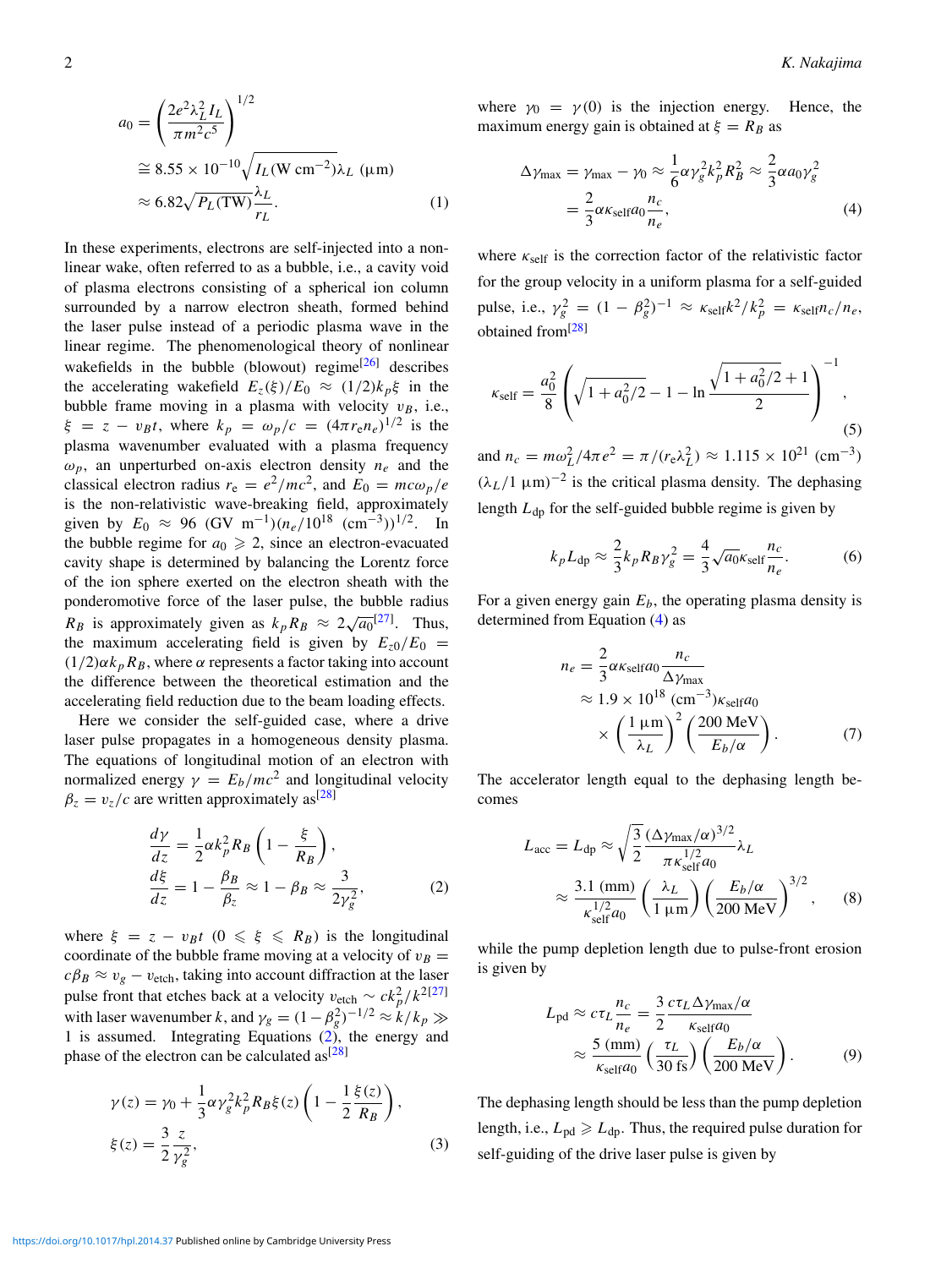*Conceptual designs of a laser plasma accelerator-based EUV-FEL and an all-optical Gamma-beam source* 3

$$
\tau_L \geqslant 18 \text{ (fs)} \kappa_{\text{self}}^{1/2} \left(\frac{\lambda_L}{1 \text{ }\mu\text{m}}\right) \left(\frac{E_b/\alpha}{200 \text{ MeV}}\right)^{1/2}.
$$
 (10)

The matched spot radius becomes

$$
r_m \approx 3.9 \text{ } (\mu \text{m}) \frac{R_m}{\sqrt{\kappa_{\text{self}} a_0}} \left(\frac{\lambda_L}{1 \text{ } \mu \text{m}}\right) \left(\frac{E_b/\alpha}{200 \text{ MeV}}\right)^{1/2}, \quad (11)
$$

where  $R_m \equiv k_p r_L$  is the dimensionless matched spot radius given  $by^{[28]}$ 

$$
R_m = \left\{ \frac{\ln(1 + a_0^2/2)}{\sqrt{1 + a_0^2/2} - 1 - 2\ln[(\sqrt{1 + a_0^2/2} + 1)/2]} \right\}^{1/2}.
$$
\n(12)

The corresponding matched power is calculated as

$$
P_L = \frac{k_p^2 r_L^2 a_0^2}{32} P_c \approx 0.312 \text{ (TW)} \frac{a_0 R_m^2}{\kappa_{\text{self}}} \left( \frac{E_b/\alpha}{200 \text{ MeV}} \right). \tag{13}
$$

The required pulse energy becomes

$$
U_L = P_L \tau_L \ge 5.62 \text{ (mJ)} \frac{a_0 R_m^2}{\kappa_{\text{self}}^{1/2}} \left(\frac{\lambda_L}{1 \text{ }\mu\text{m}}\right) \left(\frac{E_b/\alpha}{200 \text{ MeV}}\right)^{3/2}.
$$
\n(14)

#### *2.2. Beam loading effects*

In laser wakefield acceleration, an accelerated electron beam induces its own wakefield and cancels the laser-driven wakefield. Assuming the beam loading efficiency  $\eta_b \equiv 1 E_z^2/E_M^2$  defined by the fraction of plasma wave energy absorbed by particles of the bunch with a root mean square (r.m.s.) radius  $\sigma_b$ , the beam-loaded field is given by  $E_z = \sqrt{1 - \eta_b} E_M = \alpha E_M$ , where  $E_M$  is the accelerating field without beam loading, given by  $E_M \approx a_0^{1/2} E_0$  for the bubble regime  $a_0 \ge 2$ . Thus, a loaded charge is calculated as<sup>[29]</sup>

$$
Q_b \simeq \frac{e}{4k_L r_e} \frac{\eta_b k_p^2 \sigma_b^2}{1 - \eta_b} \frac{E_z}{E_0} \left(\frac{n_c}{n_e}\right)^{1/2}
$$
  

$$
\approx 76 \text{ (pC)} \frac{\eta_b a_0^{1/2} k_p^2 \sigma_b^2}{\sqrt{1 - \eta_b}} \left(\frac{n_e}{10^{18} \text{ cm}^{-3}}\right)^{-1/2}.
$$
 (15)

Using the plasma density Equation (7), the loaded charge is

given by

$$
Q_b \approx 55 \text{ (pC)} \frac{1 - \alpha^2}{\alpha^{3/2}} \frac{k_p^2 \sigma_b^2}{\kappa_{\text{self}}^{1/2}} \left(\frac{\lambda_L}{1 \text{ }\mu\text{m}}\right) \left(\frac{E_b}{200 \text{ MeV}}\right)^{1/2}.
$$
\n(16)

Therefore, the field reduction factor  $\alpha$  for accelerating charge  $Q_b$  up to energy  $E_b$  is obtained by solving the equation

$$
\alpha^2 + C\alpha^{3/2} - 1 = 0,\t(17)
$$

where the coefficient *C* is defined as

$$
C = \frac{Q_b}{55 \text{ (pC)}} \frac{\kappa_{\text{self}}^{1/2}}{k_p^2 \sigma_b^2} \left(\frac{1 \text{ }\mu\text{m}}{\lambda_L}\right) \left(\frac{200 \text{ MeV}}{E_b}\right)^{1/2}.
$$
 (18)

#### *2.3. Injector stage*

Electron beams can be produced and accelerated in the injector stage driven by the same laser pulse as that in the accelerator stage, relying on a self-injection mechanism such as the expanding bubble self-injection mechanism $^{[30]}$  or an ionization-induced injection scheme with a short mixed gas  $cell^{[14-16, 31]}$ , where tunnel ionization leads to electron trapping near the centre of the laser wakefield. Here we consider the ionization-induced injection scheme. According to theoretical considerations in ionization-induced injection<sup>[31]</sup>, for trapping electrons ionized at the peak of the laser electric field, the minimum laser intensity is given by  $1 - \gamma_g^{-1} \leq$ 0.64 $a_{\text{min}}^2$ . At a plasma density  $n_{\text{inj}} = 10^{18} \text{ cm}^{-3}$  in the injector, the required minimum laser field is  $a_{\text{min}} \geq 1.23$ . The maximum number of trapped electrons saturates at approximately  $N_{e \text{ max}} \sim 5 \times 10^6 \mu \text{m}^{-2}$  at a gas length  $L_{\text{ini}} \approx 1000\lambda_L$  for a plasma density  $n_{\text{inj}} = 0.001n_c$  with a nitrogen concentration of  $\alpha_N = 1\%$  and laser parameters of  $a_0 = 2$  and  $c\tau_L \approx 15\lambda_L$  due to the beam loading effects and initially trapped particle loss from the separatrix in the phase space. From the particle-in-cell (PIC)-simulation results<sup>[31]</sup>, the trapped electron density scales as

$$
N_e \ (\mu \text{m}^{-2}) \sim 8 \times 10^7 \alpha_{\text{N}} k_p L_{\text{inj}} \left(\frac{n_{\text{inj}}}{n_c}\right)^{1/2}
$$

$$
\approx 5 \times 10^8 \alpha_{\text{N}} \left(\frac{L_{\text{inj}}}{\lambda_L}\right) \left(\frac{n_{\text{inj}}}{n_c}\right). \tag{19}
$$

The energy spread is also proportional to both the mixed gas length and the nitrogen concentration. In a injector with gas length  $L_{\text{ini}}$ , the electron charge  $Q_b$  trapped inside a bunch with radius  $r_b = 1/k_p \approx 5.3 \text{ (µm)}$  at  $n_{\text{inj}} = 10^{18} \text{ cm}^{-3}$  is estimated as

$$
Q_b \sim \frac{k_p^2 r_b^2}{4 r_e n_{\text{inj}}} e N_e \approx 6.4 \text{ (pC)} \alpha_{\text{N}} k_p^2 r_b^2 \left(\frac{\lambda_L}{1 \text{ }\mu\text{m}}\right) \left(\frac{L_{\text{inj}}}{1 \text{ }\mu\text{m}}\right). \tag{20}
$$

An electron charge of 500 pC will be trapped via the ionization-induced injection mechanism in an injector gas cell with a 2 mm length and a nitrogen concentration of  $\alpha_N = 4\%$ .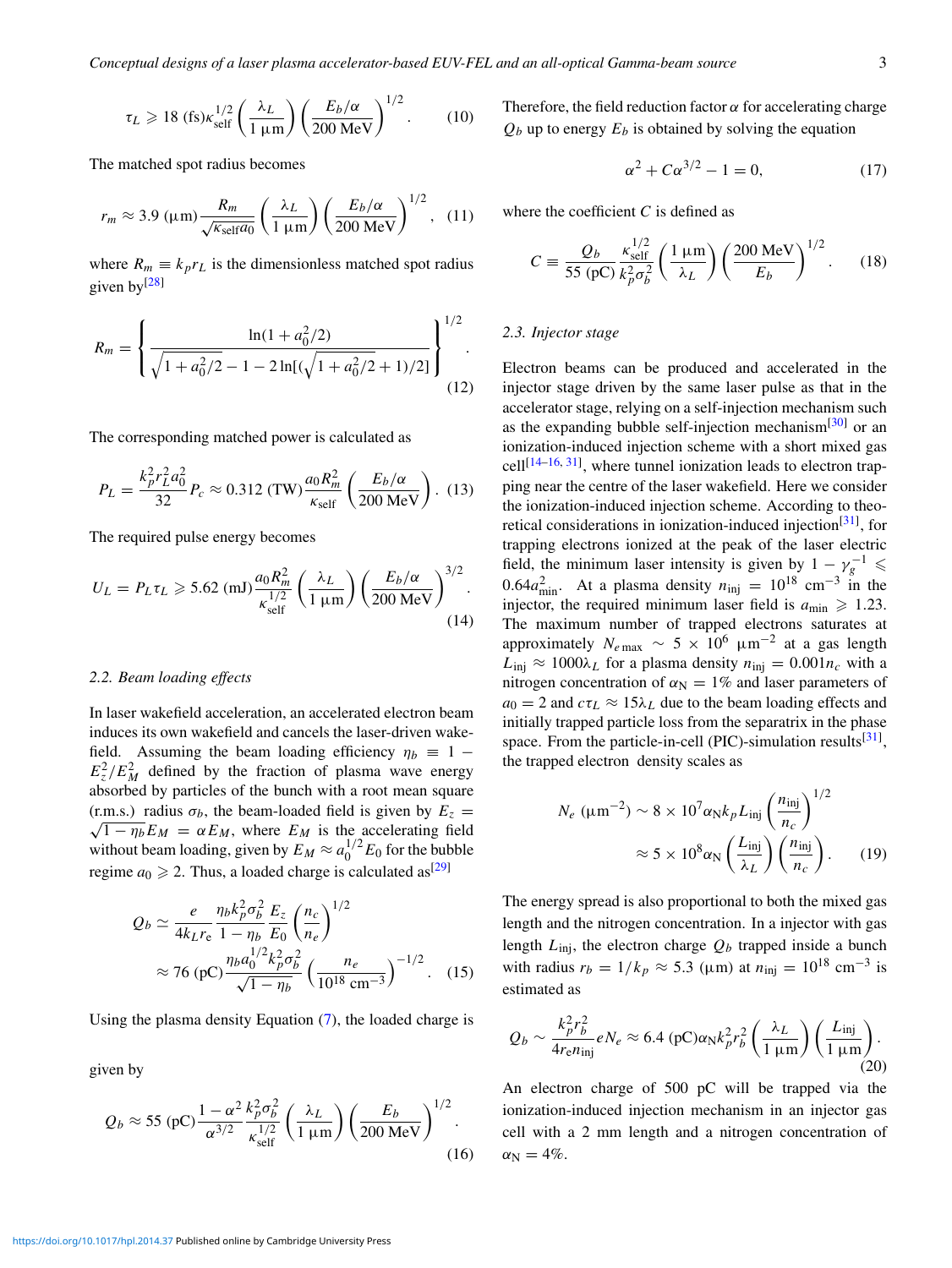In the SASE FEL process, coupling the electron bunch with a co-propagating undulator radiation field induces an energy modulation of electrons that yields current modulation of the bunch due to the dispersion of the undulator dipole fields, known as microbunching. It means that the electrons are grouped into small bunches separated by a fixed distance that resonantly coincides with the wavelength of the radiation field. Consequently, the radiation field can be amplified coherently. In the absence of an initial resonant radiation field, a seed may build up from spontaneous incoherent emission in the SASE process.

The design of the FEL-based EUV light source is carried out using one-dimensional FEL theory as follows<sup>[32]</sup>. The FEL amplification takes place in an undulator with undulator period  $\lambda_u$  and peak magnetic field  $B_u$  at a resonant wavelength  $\lambda_X$  given by

$$
\lambda_X = \frac{\lambda_u}{2\gamma^2} \left( 1 + \frac{K^2}{2} \right),\tag{21}
$$

where  $\gamma = E_b/m_e c^2$  is the relativistic factor of the electron beam energy  $E_b$ , and  $K_u = 0.934 B_u$  (T) $\lambda_u$  (cm) =  $\gamma \theta_e$  is the undulator parameter, which is related to the maximum electron deflection angle θ*e*. In the high-gain regime required for the operation of a SASE FEL, an important parameter is the Pierce parameter  $\rho_{\text{FEL}}$ , given by

$$
\rho_{\text{FEL}} = \frac{1}{2\gamma} \left[ \frac{I_b}{I_A} \left( \frac{\lambda_u K_u A_u}{2\pi \sigma_b} \right)^2 \right]^{1/3},\tag{22}
$$

where  $I_b$  is the beam current,  $I_A = 17$  kA is the Alfven current,  $\sigma_b$  is the r.m.s transverse size of the electron bunch, and the coupling factor is  $A_u = 1$  for a helical undulator and  $A_u = J_0(\mathcal{Z}) - J_1(\mathcal{Z})$  for a planar undulator, where  $E = K_u^2/[4(1 + K_u^2/2)]$  and  $J_0$  and  $J_1$  are Bessel functions of the first kind. Another important dimensionless parameter is the longitudinal velocity spread  $\Lambda$  of the beam normalized by the Pierce parameter:

$$
\Lambda^2 = \frac{1}{\rho_{\text{FEL}}^2} \left[ \left( \frac{\sigma_\gamma}{\gamma} \right)^2 + \left( \frac{\varepsilon \lambda_u}{4 \lambda_X \beta} \right)^2 \right]
$$
  
=  $\frac{1}{\rho_{\text{FEL}}^2} \left[ \left( \frac{\sigma_\gamma}{\gamma} \right)^2 + \left( \frac{\varepsilon_n^2}{2 \sigma_b^2 (1 + K_u^2 / 2)} \right)^2 \right],$  (23)

where  $\sigma_{\gamma}/\gamma$  is the relativistic r.m.s. energy spread,  $\varepsilon$  is the r.m.s. transverse emittance,  $\beta = \sigma_b^2/\varepsilon$  is the beta function provided by the guiding field (undulator plus external focusing) and  $\varepsilon_n$  is the normalized emittance, defined as  $\varepsilon_n \equiv \gamma \varepsilon$ , assuming that the beta function is constant along the length of the undulator. The *e*-folding gain length *L*gain over which

the power grows exponentially according to  $\exp(2s/L_{\text{gain}})$  is given by

$$
L_{\text{gain}} = \frac{\lambda_u}{4\pi\sqrt{3}\rho_{\text{FEL}}} (1 + \Lambda^2). \tag{24}
$$

In order to minimize the gain length, one needs a large Pierce parameter  $\rho$ <sub>FEL</sub> and a normalized longitudinal velocity spread  $\Lambda$  sufficiently low compared to unity, which means a sufficiently small energy spread  $\sigma_{\gamma}/\gamma$  and  $\varepsilon$ . This expression applies to a moderately small beam size  $\sigma_b$  such that the diffraction parameter  $B \gg 1$ , where *B* is defined as

$$
B = \frac{16\pi^2 A_u \sigma_b^2}{\lambda_X \lambda_u} \left[ \frac{K_u^2/2}{\gamma (1 + K_u^2/2)} \frac{I_b}{I_A} \right]^{1/2}.
$$
 (25)

The saturation length  $L_{sat}$  required to saturate the amplification can be expressed as

$$
L_{\text{sat}} = L_{\text{gain}} \ln \left[ \left( \frac{\Lambda^2 + 3/2}{\Lambda^2 + 1/6} \right) \frac{P_{\text{sat}}}{P_{\text{in}}} \right],\tag{26}
$$

where  $P_{\text{in}}$  and  $P_{\text{sat}}$  are the input power and the saturated power, which are related to the electron beam power *Pb* according to

$$
P_b = \gamma I_b m_e c^2 = I_b E_b,
$$
  
\n
$$
P_{\text{sat}} \cong 1.37 \rho_{\text{FEL}} P_b \exp(-0.82 \Lambda^2),
$$
  
\n
$$
P_{\text{in}} \cong 3\sqrt{4\pi} \rho_{\text{FEL}}^2 P_b [N_{\lambda_X} \ln(N_{\lambda_X}/\rho_{\text{FEL}})]^{-1/2}, \quad (27)
$$

where  $N_{\lambda_X}$  is the number of electrons per wavelength, given by  $N_{\lambda X} = I_b \lambda_X/(ec)$ .

For an EUV light source based on a FEL, a planar undulator comprising alternating dipole magnets is used, e.g., a pure permanent magnet (PPM) undulator with  $Nd_2Fe_{14}B$ (Nd–Fe–B) blocks or a hybrid undulator comprising PPMs and ferromagnetic poles, e.g., a high saturation cobalt steel such as Vanadium Permendur or a simple iron. For a hybrid undulator, the thickness of the pole and magnet is optimized in order to maximize the peak field. The peak field *Bu* of the gap is estimated in terms of the gap *g* and period  $\lambda_u$  according to  $B_u = a$  (T)  $\exp[b(g/\lambda_u) + c(g/\lambda_u)^2]$ for a gap range  $0.1 < g/\lambda_u < 1$ , where  $a = 3.694$  T,  $b = -5.068$  and  $c = 1.520$  for the hybrid undulator with Vanadium Permendur. Table 1 summarizes design examples for a fiber laser-driven laser plasma accelerator-based FELproduced EUV radiation source at 13.5 nm wavelength using undulators with periods 5 mm (Case A), 10 mm (Case B), 15 mm (Case C), 20 mm (Case D), and 25 mm (Case E), all cases of which have the same gap:period ratio 0.2, e.g.,  $g = 1$  mm (Case A), 2 mm (Case B), 3 mm (Case C), 4 mm (Case D), and 5 mm (Case E), respectively. The bunch duration of the electron beam in the injector stage at a plasma density of  $n_e \approx 10^{18}$  cm<sup>-3</sup> is assumed to be  $∼10$  fs full-width at half-maximum (FWHM), based on a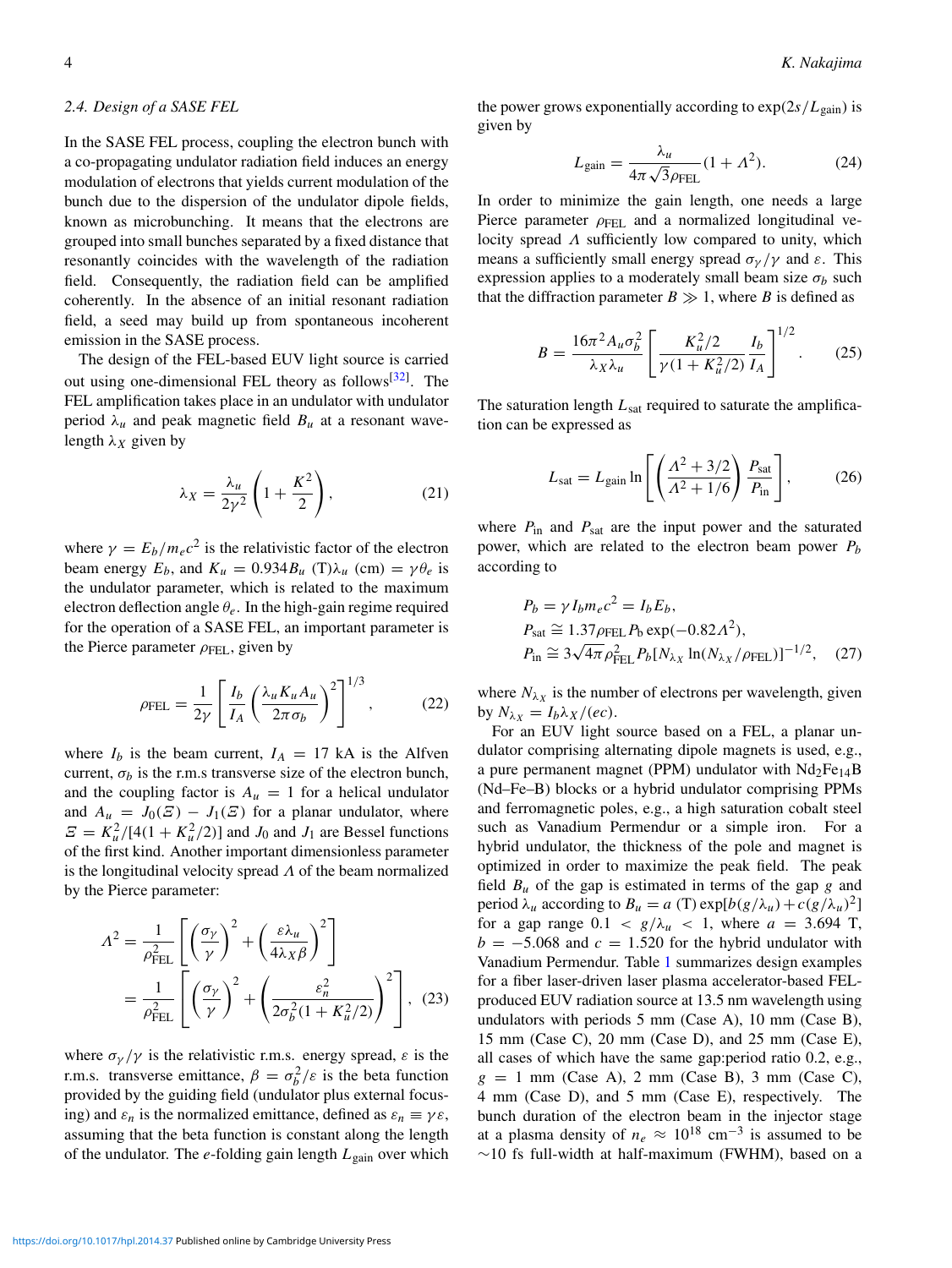| Case                                       | А         | B         | C          | D          | E          |  |  |  |  |
|--------------------------------------------|-----------|-----------|------------|------------|------------|--|--|--|--|
| Laser                                      |           |           |            |            |            |  |  |  |  |
| Laser wavelength $(\mu m)$                 | 1         | 1         | 1          | 1          | 1          |  |  |  |  |
| Average laser power (MW)                   | 1.63      | 1.24      | 1.19       | 1.22       | 1.27       |  |  |  |  |
| Repetition rate (MHz)                      | 1.22      | 0.515     | 0.315      | 0.223      | 0.168      |  |  |  |  |
| Laser energy per pulse (J)                 | 1.34      | 2.40      | 3.79       | 5.52       | 7.57       |  |  |  |  |
| Peak power (TW)                            | 29        | 43        | 59         | 75         | 93         |  |  |  |  |
| Pulse duration (fs)                        | 46        | 56        | 65         | 73         | 82         |  |  |  |  |
| Matched spot radius $(\mu m)$              | 19        | 23        | 27         | 30         | 34         |  |  |  |  |
| Laser plasma accelerator                   |           |           |            |            |            |  |  |  |  |
| Electron beam energy (MeV)                 | 243       | 427       | 659        | 937        | 1257       |  |  |  |  |
| Plasma density $(10^{17} \text{ cm}^{-3})$ | 8.3       | 5.6       | 4.2        | 3.2        | 2.6        |  |  |  |  |
| Accelerator length (mm)                    | 18        | 32        | 51         | 74         | 102        |  |  |  |  |
| Charge per bunch (nC)                      | 0.5       | 0.5       | 0.5        | 0.5        | $0.5\,$    |  |  |  |  |
| Field reduction factor $\alpha$            | 0.223     | 0.267     | 0.302      | 0.325      | 0.364      |  |  |  |  |
| Bunch duration (fs)                        | 10        | 10        | 10         | 10         | 10         |  |  |  |  |
| Energy spread (%)                          | $\sim1.1$ | $\sim1.5$ | $\sim$ 1.6 | $\sim$ 1.6 | $\sim$ 1.6 |  |  |  |  |
| Transverse beam size $(\mu m)$             | 25        | 25        | 25         | 25         | 25         |  |  |  |  |
| Peak current (kA)                          | 50        | 50        | 50         | 50         | 50         |  |  |  |  |
| Average beam power (kW)                    | 148       | 110       | 104        | 104        | 105        |  |  |  |  |
| Efficiency of laser to beam $(\%)$         | 9.1       | 8.9       | 8.7        | 8.5        | 8.3        |  |  |  |  |
| Free electron laser                        |           |           |            |            |            |  |  |  |  |
| Undulator period (mm)                      | 5         | 10        | 15         | 20         | 25         |  |  |  |  |
| Radiation wavelength (nm)                  | 13.5      | 13.5      | 13.5       | 13.5       | 13.5       |  |  |  |  |
| Gap (mm)                                   | 1         | 2         | 3          | 4          | 5          |  |  |  |  |
| Peak magnetic field (T)                    | 1.425     | 1.425     | 1.425      | 1.425      | 1.425      |  |  |  |  |
| Undulator parameter $K_u$                  | 0.666     | 1.33      | 2.00       | 2.66       | 3.33       |  |  |  |  |
| Pierce parameter $(\%)$                    | 1.12      | 1.51      | 1.60       | 1.60       | 1.57       |  |  |  |  |
| Gain length (mm)                           | 41        | 61        | 86         | 115        | 146        |  |  |  |  |
| Saturation length (mm)                     | 499       | 721       | 1016       | 1355       | 1723       |  |  |  |  |
| Number of periods                          | 100       | 72        | 68         | 68         | 69         |  |  |  |  |
| Spectral bandwidth (%)                     | 1.0       | 1.4       | 1.5        | 1.5        | 1.5        |  |  |  |  |
| R.m.s. radiation cone angle $(\mu rad)$    | 116       | 97        | 82         | 71         | 63         |  |  |  |  |
| Input power (MW)                           | 0.94      | 3.03      | 5.26       | 7.48       | 9.72       |  |  |  |  |
| Saturated power (GW)                       | 82        | 194       | 317        | 451        | 596        |  |  |  |  |
| Duration of EUV pulse (fs)                 | 10        | 10        | 10         | 10         | 10         |  |  |  |  |
| Average EUV power (kW)                     | 1         | 1         | 1          | 1          | 1          |  |  |  |  |
| Efficiency of EUV generation $(\%)$        | 0.061     | 0.081     | 0.084      | 0.082      | 0.079      |  |  |  |  |

Table 1. Parameters for laser plasma accelerator-based EUV FEL light sources.

measurement of the electron bunch duration in a recent laser wakefield acceleration experiment<sup>[33]</sup>. The relative energy spread of the accelerated electron beam with an injection energy of  $0.1E_b$ , where  $E_b$  is the final beam energy in the accelerator stage, is assumed to be of the order of 10% in the injector stage. After acceleration up to 10 times higher energy in the accelerator stage, the relative energy spread at the final beam energy is reduced to  $\Delta E/E_b \sim 1\%$  due to adiabatic damping in the longitudinal beam dynamics. The transverse beam size is tuned by employing a beam focusing system. Figure 1 shows a schematic of the EUV light source based on a compact FEL driven by a fiber laser-based plasma accelerator.

## *2.5. Design of all-optical Gamma-beam source*

The design of a Gamma-beam source based on inverse Compton scattering is carried out by using a result of quantum electrodynamics on photon–electron interactions, namely, the Klein–Nishina formula, which gives the differential cross section of photons scattered from a single electron in the lowest order of quantum electrodynamics. In Compton scattering of a laser photon with energy  $\hbar \omega$ <sup>L</sup> ( $\hbar \omega_L$  (eV) = 1.240/ $\lambda_L$  ( $\mu$ m) for laser wavelength  $\lambda_L$  ( $\mu$ m)) off a beam electron, the maximum energy of the scattered photon is given by  $E_{\gamma \text{ max}} = 4\gamma_e^2 a \hbar \omega_L$ , where  $\gamma_e =$  $E_b/m_ec^2$  is the relativistic factor for an electron beam energy  $E_b$  with electron rest mass  $m_ec^2 \simeq 0.511$  MeV and the factor  $a = [1 + 4\gamma_e(\hbar\omega_L/m_ec^2)]^{-1}$ . In the laboratory frame, the differential cross section of Compton scattering<sup>[34]</sup> is given by

$$
\frac{d\sigma}{d\kappa} = 2\pi a r_{\rm e}^2 \left\{ 1 + \frac{\kappa^2 (1-a)^2}{1-\kappa(1-a)} + \left[ \frac{1-\kappa(1+a)}{1-\kappa(1-a)} \right]^2 \right\},\tag{28}
$$

where  $\kappa = E_{\gamma}/E_{\gamma \text{ max}}$  is the energy of a scattered photon normalized by the maximum photon energy and  $r_e^2 \simeq$ 79.4 mb (1 barn =  $10^{-24}$  cm<sup>2</sup>) with the classical electron radius  $r_e$ . In the laboratory frame, the scattering angle  $\theta$  of the photon is given by tan  $\theta = \gamma_e^{-1} \sqrt{(1 - \kappa)/a\kappa}$ . Integrating the differential cross section over  $0 \le \kappa \le 1$ , the total cross section of Compton scattering becomes

$$
\sigma_{\text{total}} = \pi r_{\text{e}}^2 a \left[ \frac{2a^2 + 12a + 2}{(1 - a)^2} + a - 1 + \frac{6a^2 + 12a - 2}{(1 - a)^3} \ln a \right].
$$
\n(29)

This total cross section leads to a cross section of Thomson scattering  $\sigma_{\text{Thomson}} = 8\pi r_{\text{e}}^2/3 = 665 \text{ mb}$  for an electron beam energy  $E_b \rightarrow 0$ . The fractional cross section for the photon energy range  $E_{\gamma \text{ max}} - \Delta E_{\gamma} \leqslant E_{\gamma} \leqslant E_{\gamma \text{ max}}$  is given by

$$
\Delta \sigma = 2\pi a r_{e}^{2} \Delta \kappa \left[ \left( \frac{1+a}{1-a} \right)^{2} + \frac{4}{(1-a)^{2}} \times \left( 1 + \frac{1-a}{a} \Delta \kappa \right)^{-1} + (a-1) \left( 1 + \frac{\Delta \kappa}{2} \right) + \frac{1-6a-3a^{2}}{(1-a)^{3} \Delta \kappa} \ln \left( 1 + \frac{1-a}{a} \Delta \kappa \right) \right], \quad (30)
$$

with  $\Delta \kappa = \Delta E_{\gamma}/E_{\gamma \text{ max}} \ll 1$ . All photons in this energy range are scattered in the forward direction within a halfcone angle  $\theta \sim \gamma_e^{-1} \sqrt{\Delta \kappa/a}$ . For an electron beam interacting with a laser pulse at an angle of  $\alpha_{int}$  in the horizontal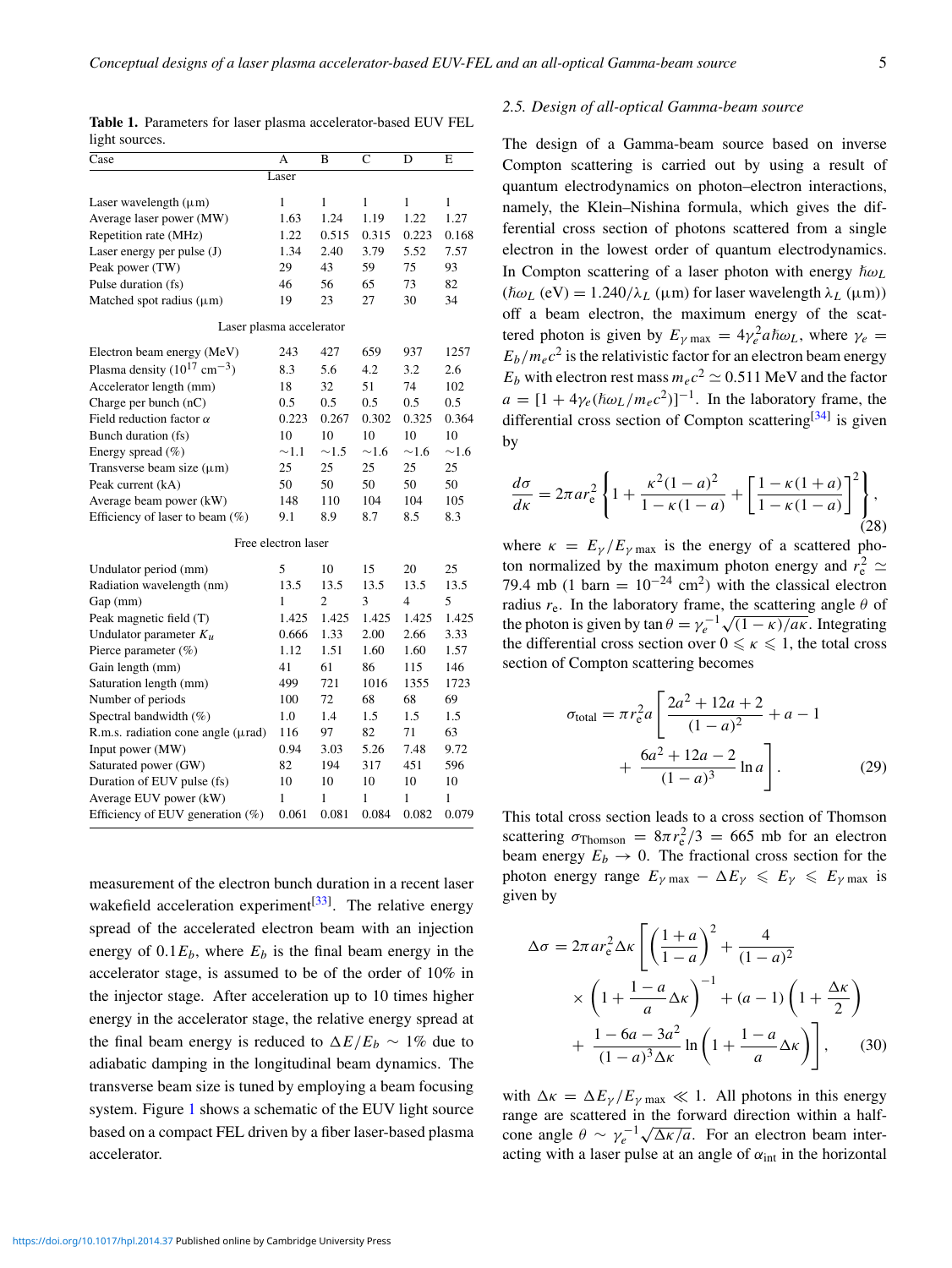

Figure 1. Schematic of the EUV light source based on a compact FEL driven by a fiber laser-based plasma accelerator.

plane (*x*-plane), the luminosity representing the probability of collisions between electron and laser beams per unit cross section per unit time is obtained by  $L \text{ (mb}^{-1} s^{-1}) =$  $N_e N_L f_L / 2\pi \Sigma$ , where  $N_e$  is the number of electrons contained in the electron bunch,  $N_L$  is the number of photons per laser pulse, *fL* is the repetition rate of laser pulses, and  $\Sigma$  is the area where the two beams overlap, given by

$$
\Sigma = (\sigma_{ey}^2 + \sigma_{Ly}^2)^{1/2} [\cos^2(\alpha_{int}/2)(\sigma_{ex}^2 + \sigma_{Lx}^2) + \sin^2(\alpha_{int}/2)(\sigma_{ez}^2 + \sigma_{Lz}^2)]^{1/2},
$$
\n(31)

where  $\sigma_{ex}$  and  $\sigma_{ey}$  are the r.m.s. horizontal and vertical sizes of the electron beam,  $\sigma_{ez}$  is the r.m.s. bunch length of the electron beam,  $\sigma_{Lx}$  and  $\sigma_{Ly}$  are the r.m.s. horizontal and vertical spot sizes of the laser beam, and  $\sigma_{Lz}$  is the r.m.s. pulse length of the laser beam. For a head-on collision providing efficient Gamma-beam production, the crossing angle between the electron and laser beams is chosen to be  $\alpha_{\rm int} = 0$ . Tuning the beam focusing system and the interaction optics so as to give  $\sigma_{ex} \approx \sigma_{ey} \approx \sigma_{Lx} \approx \sigma_{Ly}$ , the luminosity turns out to be  $L = N_e N_L f_L / (4\pi r_{\text{int}}^2)$ , where *r*<sub>int</sub> is the laser spot radius at the interaction point. Using  $N_e = 1.6022 \times 10^{10} (Q_e/1 \text{ nC})$  and  $N_L = U_{LS}/\hbar \omega_L =$  $5.0334 \times 10^{18} U_{LS}$  (J) $\lambda_L(\mu m)$ , where  $Q_e$  is the charge of the electron bunch and  $U_{LS} = P_{LS} \tau_{LS}$  is the energy of a scatter pulse with peak power  $P_{LS}$  and duration  $\tau_{LS}$ , the luminosity is calculated as

$$
L \text{ (mb}^{-1} \text{s}^{-1}) = Q_e I_{\text{int}} f_L \tau_{LS} / (8e\hbar \omega_L)
$$
  
\n
$$
\approx 1.0 \times 10^{-14} f_L \text{ (s}^{-1}) Q_e \text{ (nC)}
$$
  
\n
$$
\times I_{\text{int}} (\text{W cm}^{-2}) \tau_{LS} (\text{fs}) \lambda_L \text{ (µm)}, \text{ (32)}
$$

where  $I_{int}$  is the focused intensity of the scatter pulse at the interaction point. Thus the Gamma-beam flux is given by

$$
N_{\gamma} \text{ (s}^{-1)} = L\sigma_{\text{tot}} \approx 1 \times 10^{-14} \sigma_{\text{tot}} \text{ (mb)} f_L \text{ (s}^{-1)} Q_e \text{ (nC)} \\
\times I_{\text{int}} \text{ (W cm}^{-2)} \tau \text{ (fs)} \lambda_L (\mu \text{m}). \tag{33}
$$

The fractional Gamma-beam flux with photon energy spread  $\Delta \kappa = \Delta E_{\gamma}/E_{\gamma \text{ max}}$  is estimated as

$$
\Delta N_{\gamma} \text{ (s}^{-1)} = L \Delta \sigma \approx 1 \times 10^{-14} \Delta \sigma \text{ (mb)} f_L \text{ (s}^{-1)} Q_e \text{ (nC)}\times I_L (\text{W cm}^{-2}) \tau \text{(fs)} \lambda_L \text{ (µm)}.
$$
 (34)

Table 2 summarizes design examples for an all-optical laser plasma accelerator-based Gamma-beam source at photon energies 2.5 MeV (Case A), 5 MeV (Case B), 10 MeV (Case C), 15 MeV (Case D), and 20 MeV (Case E), respectively. Figure 2 is a schematic illustration of the Gamma-beam source based on inverse Compton scattering off relativistic electron beams driven by a laser plasma accelerator.

#### 3. Conclusion

We present methods for producing EUV light at a wavelength of 13.5 nm from a SASE FEL generated by electron beams from a laser plasma accelerator driven by a fiberbased CPA laser and also for producing a Gamma beam with photon energies of 1–20 MeV via inverse Compton scattering off relativistic electron beams from a laser plasma accelerator. For these practical applications of laser plasma accelerators, it is essential to employ high average power,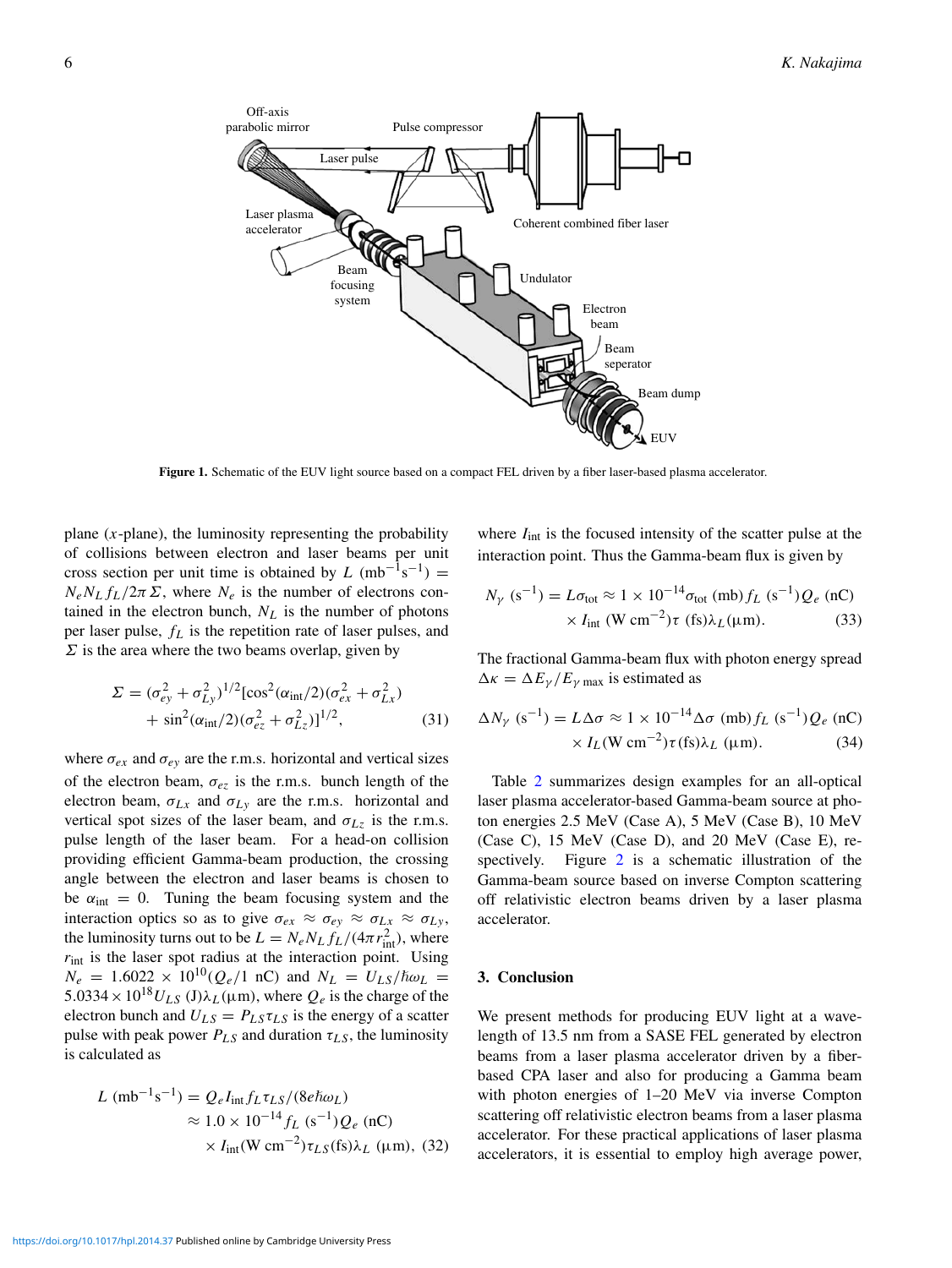

Figure 2. Schematic illustration of the Gamma-beam source based on inverse Compton scattering off relativistic electron beams driven by a laser plasma accelerator.

Table 2. Parameters for all-optical laser plasma accelerator-based Gamma-beam sources.

| Case                                                           | A        | B            | C            | D            | E            |  |  |  |
|----------------------------------------------------------------|----------|--------------|--------------|--------------|--------------|--|--|--|
| Laser plasma accelerator                                       |          |              |              |              |              |  |  |  |
| Laser wavelength $(\mu m)$                                     | 0.8      | 0.8          | 0.8          | 0.8          | 0.8          |  |  |  |
| Repetition rate (Hz)                                           | 10       | 10           | 10           | 10           | 10           |  |  |  |
| Laser energy per pulse (J)                                     | 1.78     | 2.56         | 3.68         | 4.55         | 5.31         |  |  |  |
| Peak power (TW)                                                | 41       | 52           | 66           | 77           | 85           |  |  |  |
| Pulse duration (fs)                                            | 43       | 49           | 55           | 59           | 62           |  |  |  |
| Matched spot radius $(\mu m)$                                  | 18       | 20           | 23           | 24           | 26           |  |  |  |
| Electron beam energy (MeV)                                     | 326      | 461          | 654          | 802          | 928          |  |  |  |
| Plasma density $(10^{17} \text{ cm}^{-3})$                     | 9.2      | 7.3          | 5.7          | 4.9          | 4.5          |  |  |  |
| Accelerator length (mm)                                        | 24       | 34           | 50           | 61           | 72           |  |  |  |
| Charge per bunch $(nC)$                                        | 0.5      | 0.5          | 0.5          | 0.5          | 0.5          |  |  |  |
| Bunch duration (fs)                                            | $\sim10$ | $\sim10$     | $\sim10$     | $\sim10$     | $\sim10$     |  |  |  |
| Transverse beam size $(\mu m)$                                 | 25       | 25           | 25           | 25           | 25           |  |  |  |
| Compton scatter                                                |          |              |              |              |              |  |  |  |
| Photon energy (MeV)                                            | 2.5      | 5            | 10           | 15           | 20           |  |  |  |
| Laser peak power (TW)                                          | 10       | 10           | 10           | 10           | 10           |  |  |  |
| Pulse duration (fs)                                            | 250      | 250          | 250          | 250          | 250          |  |  |  |
| Pulse energy $(J)$                                             | 2.5      | 2.5          | 2.5          | 2.5          | 2.5          |  |  |  |
| Laser spot radius $(\mu m)$                                    | 25       | 25           | 25           | 25           | 25           |  |  |  |
| Focused intensity $(10^{18} \text{ W cm}^{-2})$                | 1        | $\mathbf{1}$ | $\mathbf{1}$ | $\mathbf{1}$ | $\mathbf{1}$ |  |  |  |
| Repetition rate (Hz)                                           | 10       | 10           | 10           | 10           | 10           |  |  |  |
| Luminosity (10 <sup>6</sup> mb <sup>-1</sup> s <sup>-1</sup> ) | 10       | 10           | 10           | 10           | 10           |  |  |  |
| Total cross section (mb)                                       | 660      | 658          | 655          | 653          | 651          |  |  |  |
| Total photon flux $(10^9 \text{ s}^{-1})$                      | 6.60     | 6.58         | 6.55         | 6.53         | 6.51         |  |  |  |
| Spectral bandwidth (%)                                         | 1.0      | 1.0          | 1.0          | 1.0          | 1.0          |  |  |  |
| Scattering angle within 1% BW (µrad)                           | 313      | 222          | 157          | 128          | 111          |  |  |  |
| Cross section within $1\%$ BW (mb)                             | 9.80     | 9.77         | 9.73         | 9.69         | 9.66         |  |  |  |
| Photon flux within 1% BW ( $10^8$ s <sup>-1</sup> )            | 0.980    | 0.977        | 0.973        | 0.969        | 0.966        |  |  |  |

high efficiency drive lasers operating at high repetition pulse rates (of the order of 300 kHz); the corresponding average power of 1 MW means that the EUV FEL is capable of producing an average radiation power of 1 kW at a wavelength of 13.5 nm and the all-optical Gamma beam source can produce a high-quality photon flux of  $3 \times 10^{12}$  s<sup>-1</sup> at 10 MeV energy within a 1% bandwidth. One such high average power laser is a coherent combining fiber laser system<sup>[35]</sup>, comprising a plurality of amplifying fibers wherein an initial laser pulse is distributed and amplified to a 1 mJ level, intended for grouping together the elementary pulses amplified in the fiber in order to form a single amplified global laser pulse with a 1 J level energy.

In both radiation sources, beam transport and imaging from the laser plasma accelerator to the undulator or a focal point of the scatter laser pulse is provided by a beam focusing system that comprises Halbach-type permanent quadrupole magnets made of NdFeB-type rare-earth magnets with a high remanent field<sup>[36, 37]</sup>. According to simulation results on ionization-induced injection at a plasma density  $n_e \approx$ 10<sup>18</sup> cm−3[31] , the normalized emittance is assumed to be  $\varepsilon_n \approx 1$  μm inside the wakefield. The transverse beam size in the beam transport optics is given by  $\sigma_b = \sqrt{\beta \varepsilon_n / \gamma}$ , where  $\beta$  is the beta function of the beam optics at the undulator or the scattering point. For Case C in Table 1, the beta function should be set to  $\beta = \gamma \sigma_b^2 / \varepsilon_n \approx 80$  cm inside the undulator. The electron beam, after passing through the undulator or being scattered by the scatter laser pulse, is bent by the dipole field of a permanent magnet (a beam separator) made of NdFeB material and dumped to a copper beam dump with a water cooling element, while the EUV radiation or the Gamma beam is extracted from a beam separator and directed to an EUV lithography scanner or a photon beam irradiation system.

#### Acknowledgements

The work was supported by the National Natural Science Foundation of China (Project No. 51175324). The author was supported by IZEST, Ecole Polytechnique, France,